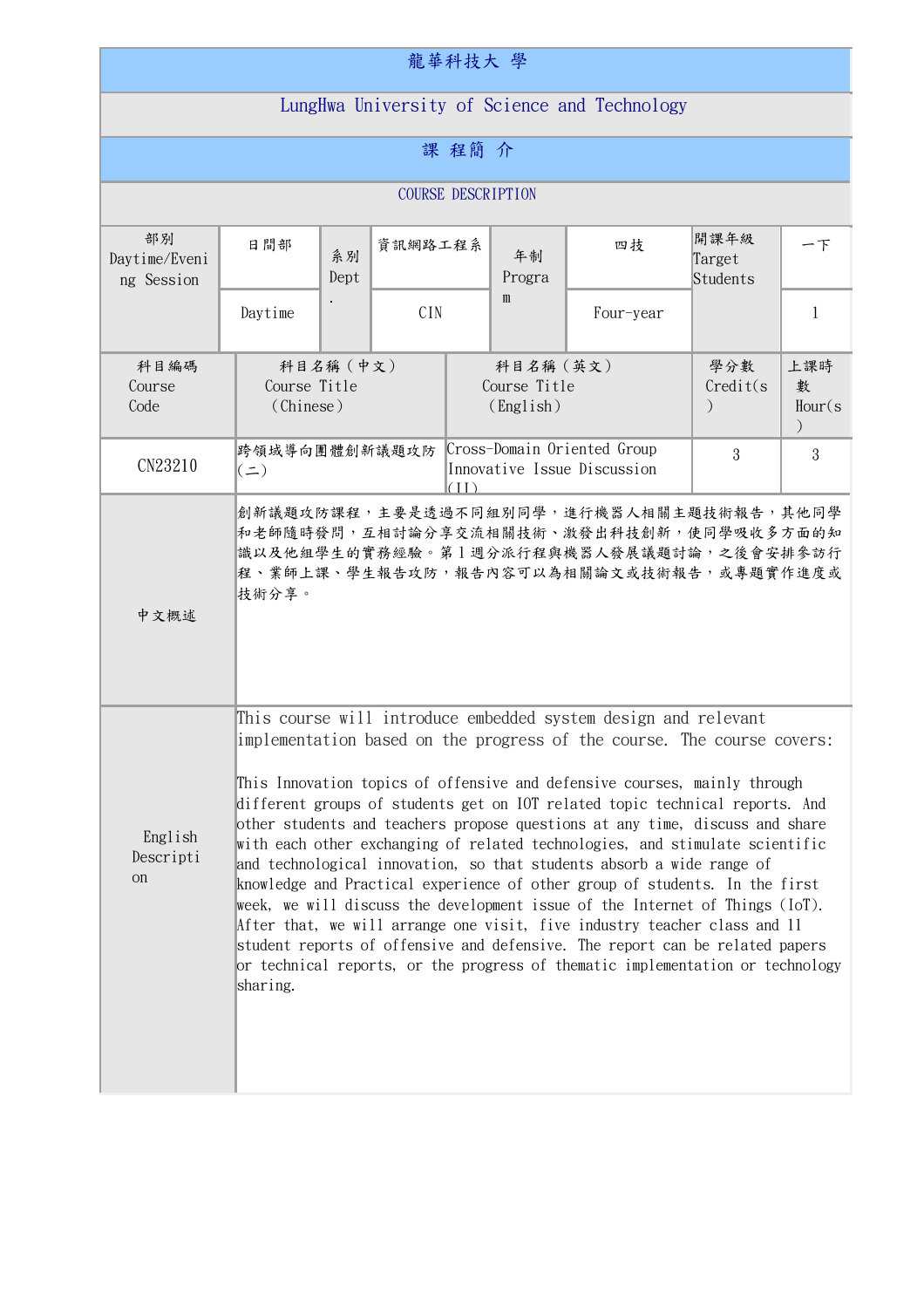## 課程綱要表

| 系科名稱:資訊網路工程系                                                         |                                                          |                |    |  |  |  |  |  |
|----------------------------------------------------------------------|----------------------------------------------------------|----------------|----|--|--|--|--|--|
| 科目名稱:跨領域導向團體創新議題攻防(二)                                                |                                                          |                |    |  |  |  |  |  |
| 英文科目名稱: Cross-Domain Oriented Group Innovative Issue Discussion (II) |                                                          |                |    |  |  |  |  |  |
| 第1學年、第2學期、3學分<br>學年、學期、學分數:                                          |                                                          |                |    |  |  |  |  |  |
| 先修科目或先備能力:跨領域導向團體創新議題攻防(一)                                           |                                                          |                |    |  |  |  |  |  |
| 教學目標: 1. 使學生了解數值方法之基本知識(知識)(30.2%)                                   |                                                          |                |    |  |  |  |  |  |
|                                                                      | 2. 能具備數值方法分析及設計應用能力(技能)(64.7%)                           |                |    |  |  |  |  |  |
| 3. 能具備資訊從業人員之專業態度(態度)(5.1%)                                          |                                                          |                |    |  |  |  |  |  |
|                                                                      | 4. 能瞭解數值方法應用之發展情形(其他)                                    |                |    |  |  |  |  |  |
| 教授物件導向程式語言                                                           |                                                          |                |    |  |  |  |  |  |
| 教材大網:                                                                |                                                          |                |    |  |  |  |  |  |
| 單元主題                                                                 | 內容網要                                                     | 教學參            | 備註 |  |  |  |  |  |
|                                                                      |                                                          | 考節數            |    |  |  |  |  |  |
| 1攻防主題(一)                                                             | 互相觀摩與技術分享                                                | 3              |    |  |  |  |  |  |
| 2攻防主題(二)                                                             | 互相觀摩與技術分享                                                | 3              |    |  |  |  |  |  |
| 3攻防主題(三)                                                             | 互相觀摩與技術分享                                                | 3              |    |  |  |  |  |  |
| 4攻防主題(四)                                                             | 互相觀摩與技術分享                                                | 3              |    |  |  |  |  |  |
| 5攻防主題(五)                                                             | 互相觀摩與技術分享                                                | 3              |    |  |  |  |  |  |
| 6攻防主題(六)                                                             | 互相觀摩與技術分享                                                | 3              |    |  |  |  |  |  |
| 7攻防主題(七)                                                             | 互相觀摩與技術分享                                                | 3              |    |  |  |  |  |  |
| 8攻防主題(八)                                                             | 互相觀摩與技術分享                                                | 3              |    |  |  |  |  |  |
| 9攻防主題(九)                                                             | 互相觀摩與技術分享                                                | 3              |    |  |  |  |  |  |
| 10 攻防主題(十)                                                           | 互相觀摩與技術分享                                                | 3              |    |  |  |  |  |  |
| 11 攻防主題(十一)                                                          | 互相觀摩與技術分享                                                | 3              |    |  |  |  |  |  |
| 12校外参訪                                                               | 了解 IOT 產業應用                                              | $\mathfrak{Z}$ |    |  |  |  |  |  |
| 13 業師授課單元一                                                           | 學會創新研究的方法                                                | 3              |    |  |  |  |  |  |
| 14 業師授課單元二                                                           | 學會創新研究的方法                                                | 3              |    |  |  |  |  |  |
| 16 業師授課單元四                                                           | 學會創新研究的方法                                                | 3              |    |  |  |  |  |  |
| 17 業師授課單元五                                                           | 學會創新研究的方法                                                | 3              |    |  |  |  |  |  |
| 18 職場倫理課程簡介                                                          | 學會創新研究的方法                                                | 3              |    |  |  |  |  |  |
|                                                                      | ※教學目標(歸納為四項):分別為知識(Knowledge)、技能(Skills)、態度(Attitudes)、其 |                |    |  |  |  |  |  |
| 他各一項                                                                 |                                                          |                |    |  |  |  |  |  |
| ※單元主題:為各項知能之彙整                                                       |                                                          |                |    |  |  |  |  |  |
| ※內容網要:為各項知能即一般知識、職業知識、態度;專業技術安全知識;專業基礎知                              |                                                          |                |    |  |  |  |  |  |
| 識,加上補充之知能 (表 A8上未列,但為達知識或技能的完整性,課程中需教                                |                                                          |                |    |  |  |  |  |  |
| 授之技能及相關知識),撰寫方式係以不含動詞的知能內容方式呈現                                       |                                                          |                |    |  |  |  |  |  |
| ※三者之關係:教學目標>單元主題>內容網要                                                |                                                          |                |    |  |  |  |  |  |
| ※本課程將培養學生下列能力:                                                       |                                                          |                |    |  |  |  |  |  |
| 養成計畫管理、有效溝通與團隊合作之能力<br>1.                                            |                                                          |                |    |  |  |  |  |  |
| 2.<br>具體資訊網路工程專業領域知能                                                 |                                                          |                |    |  |  |  |  |  |
| 3.<br>熟用專業技能所需之知識、技術、技能及工具的能力                                        |                                                          |                |    |  |  |  |  |  |